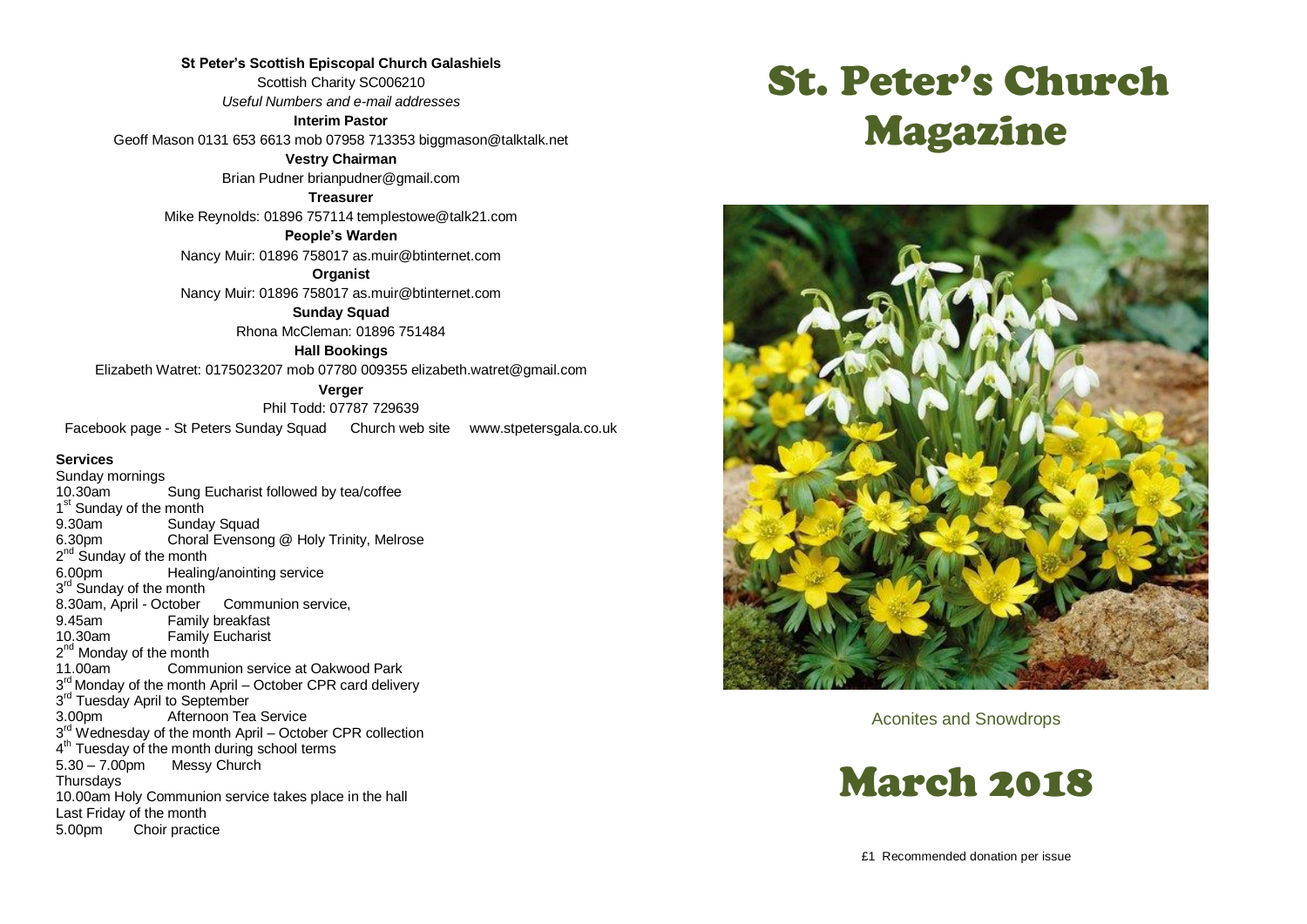#### **Shared Leadership Team**

| ☎ 07704788689 | theboormans@talktalk.net      |
|---------------|-------------------------------|
| ☎ 751694      | smstcg1945@gmail.com          |
| ☎ 757429      | karenellishome@hotmail.co.uk  |
| ■ 07551357580 | john.maltman@forthports.co.uk |
| ☎ 758017      | as.muir@btinternet.com        |
| 2 757114      | monica@temlpestowe.plus.com   |
|               |                               |

#### **Church Diary March**

| Thurs 1 <sup>st</sup>     | 10.00am Communion Service                                    |
|---------------------------|--------------------------------------------------------------|
| Sun 4 <sup>th</sup>       | 9.30am Sunday Squad                                          |
|                           | 10.30am Sung Eucharist,                                      |
| Mon 5 <sup>th</sup>       | SLT meeting @ Sheena's                                       |
| Thurs 8 <sup>th</sup>     | 10.00am Communion Service                                    |
| Sun $11^{th}$             | 10.30am sung Eucharist, Rev Bill Elliot                      |
|                           | 6.00pm Healing Service, Rev Andrew Cooper                    |
| Wed 14 <sup>th</sup>      | 7.30 Lent Study group                                        |
| Thurs 15 <sup>th</sup>    | 10am Communion Service                                       |
| Sat $17th$                | 12.30 Soup 'n' Pud lunch                                     |
| Sun 18 <sup>th</sup>      | 9.45am - 10.15am Breakfast                                   |
|                           | 10.30 Family Service, Joanna Smith                           |
| Tues 20 <sup>th</sup>     | 2.00 - 3.30pm Galashiels Fellowship of Churches @ St Peter's |
| Wed 21 <sup>st</sup>      | 7.30 Lent Study group                                        |
| Thurs 22 <sup>nd</sup>    | 10.00am Communion Service                                    |
| Fri $23rd$                | 5.00pm Choir practice                                        |
| Sun $25th$                | 10.30am Palm Sunday Sung Eucharist, Rev Tim Tunley           |
| Tues 27 <sup>th</sup>     | 5.30pm Messy Church                                          |
| Thurs 29 <sup>th</sup>    | 11.00am St Peter's School Easter service                     |
|                           | 6.30pm Maundy Thursday service, Rev Annie Naish              |
| Fri $30th$                | Good Friday noon service                                     |
| Sun 1 <sup>st</sup> April | Easter Sunday                                                |
|                           | 9.30am Sunday Squad                                          |
|                           | 10.30am Sung Eucharist, Rev John Evans                       |

ooooooooooooooooooooooooooooooooooooooooooooooooooooooooooooooooo



**Naughty thought for after Lent!** If you don't slice the cake into pieces Then you eat the whole cake You will have only had one piece!!



## **Emergency Prayer Circle**

This is a group in the church which prays for people at times of special need. If you know of a member of your family or a friend facing crisis or difficulty who would be grateful of such confidential support

Ring Muriel on 01896 831418 or Rhona on 01896 751484



Roslynn, Aimee, Darrin, Fiona, Ivy, Karina, James, Jaci, (William, Bethany, Katie & John), Jim, Ruth, Kris, Rebecca, Steph, Emily & Holly, Sadie, Tony, Gina, Joan, Jane, Sarah, Nigel, Darcy, Muhamid, Jennifer, Kevin, Claire, Lesley, Mikkel, Sheila, John, Fred, Jane, (Katie, Stephanie, Ted, April, Finn & Joan), Caitlin & her family, the

Ellis family

Please keep in touch with Monica (01896 757114) regarding folk being remembered on the Prayer Tree.



# **February Anniversary of Baptism**<br>13<sup>th</sup> Leyton Robertson 16<sup>t</sup>

16<sup>th</sup> Brooklyn Robert Johnson

#### ooooooooooooooooooooooooooooooooooooooooooooooooooooooooooooooooo

Traidcraft: The Big Brew Coffee Morning, 3rd March, will be held in Selkirk Parish Church 10.00am - 12.00. The theme this year is "Hidden Entrepreneurs". Local

entrepreneurs coming along to the event will get some local publicity. FT stall and FT baking for sale. The UK government will match monies raised for Traidcraft projects. There will be a Pop Up Shop open for 3 days Wed- Fri, March 7-9th at 1 Tower Street, Selkirk with a good selection of FT goods, crafts and food on sale.





**Easter Family Lunch Sunday 1st April 2018 1.00pm Invite your family and friends Buffet Catering by T- 4 – 2 £6.00 includes cost of help to wash up Please sign up at the back of church**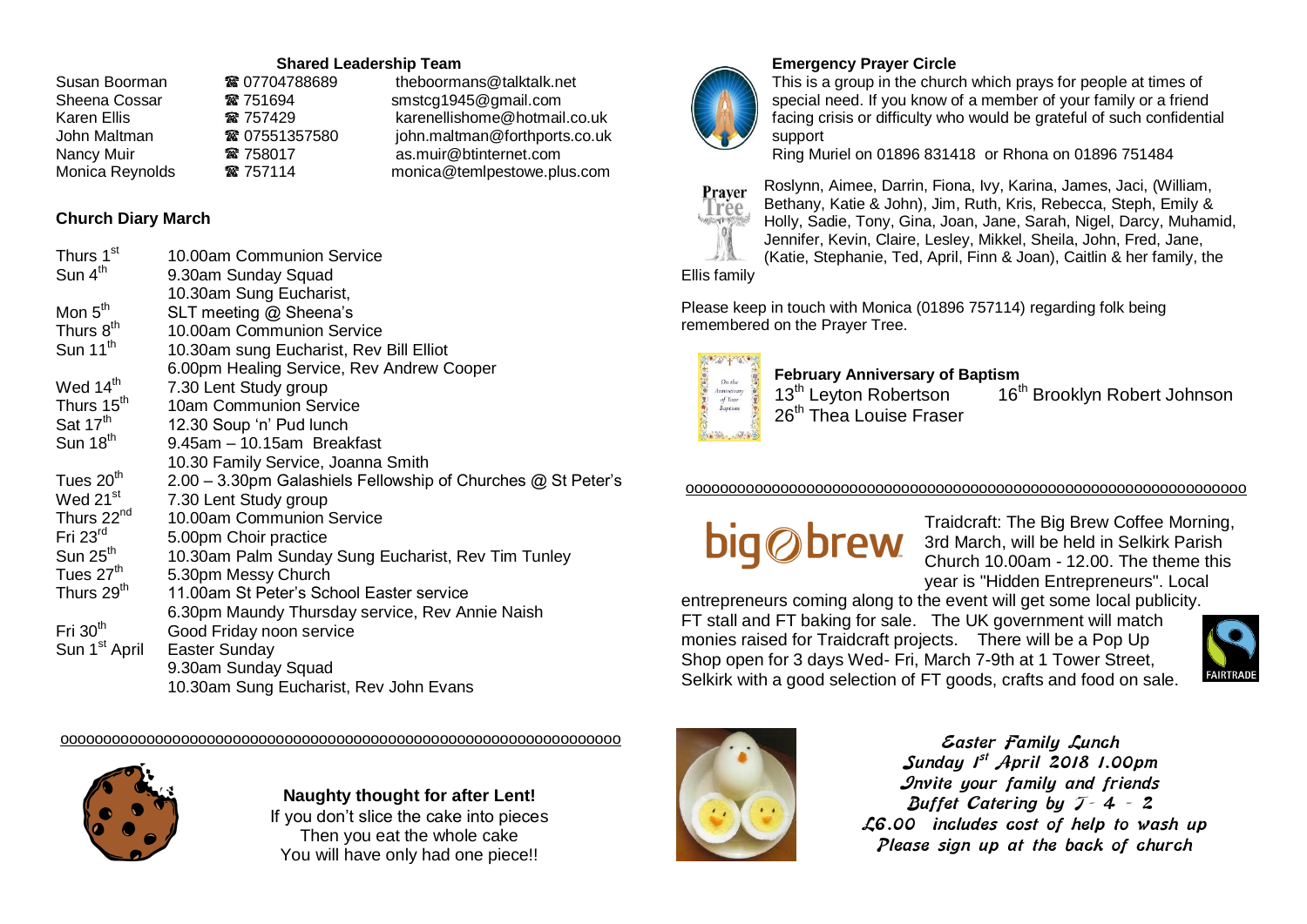#### **SAVING THE ENVIRONMENT**



I wonder if you know what a "Fatberg" is.



Did you know that one weighing as much as 19 adult African elephants was recently found blocking one of London's sewers?

You are contributing to the formation of these monsters if you flush wet wipes, sanitary products or nappies down the loo or pour cooking oil or fat

down the sink when you are washing dishes. Please put the former in a separate small bin and bag it for the general waste collection and have a small jar to collect oil and fat to be emptied into the food waste bin. Emulsifying the fat with hot water and washing up liquid just gets it flowing down the drain where it promptly turns back into oil and fat as it cools and combines with other substances in the sewer, helping the formation of a fatberg.



1 tonne of wet wipes etc. in a sewer

#### **POPE FRANCIS' WORDS Do you want to FAST this Lent?**



FAST from hurting words, and say kind words FAST from sadness, and be filled with gratitude FAST from anger, and be filled with patience FAST from pessimism, and be filled with hope FAST from worries, and trust in God FAST from complaints, and contemplate simplicity FAST from pressures, and be prayerful

FAST from bitterness, and fill your heart with joy FAST from selfishness, and be compassionate to others

FAST from grudges, and be reconciled FAST from words, and be silent so you can listen

#### **ST PETER'S LENT APPEAL 2018**

**This year's Lent appeal is for Meeting of Minds which is a parent led support group which gives parents and care givers to connect with key professionals in a relaxed and friendly environment. Their mission is to promote awareness and acceptance for children with complex/additional needs.**

What's the difference between MAKATON and SIGN LANGUAGE?

- Makaton is designed to help hearing people with learning and communication difficulties, it is an aid to communication not a language as such
- Makaton is unique because it combines signs, symbols, and speech to provide multi-modal communication

The local branch of MOM in Coldstream is raising funds to train a Makaton Tutor to help



communication between parents and their children with additional needs

**If you can please donate to this worthwhile charity this Lent.**

The enclosed leaflet has further information about the support one family received from this organisation.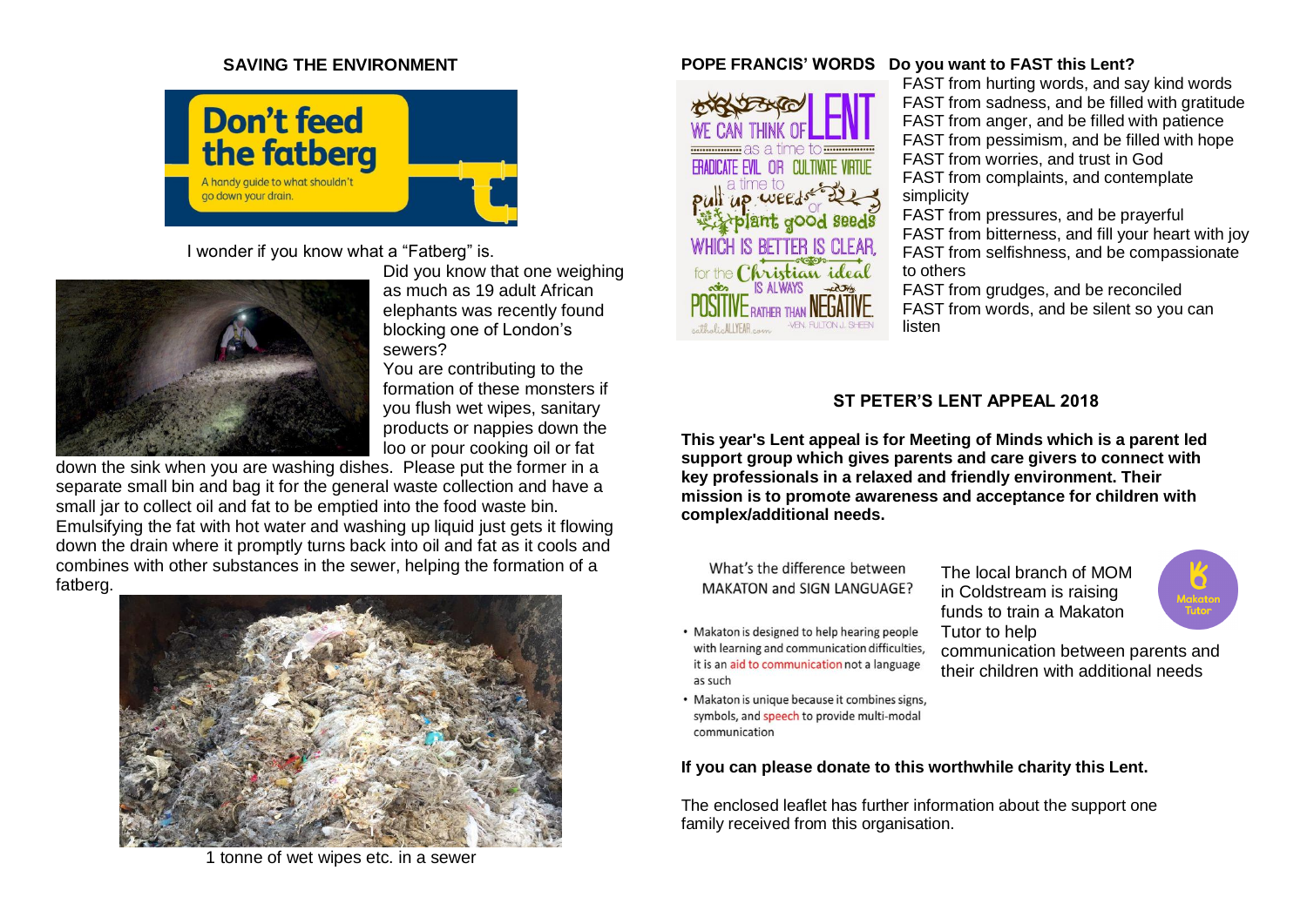# **Were you there when they crucified my Lord?**

Where will you be on Good Friday? At the noon service at St. Peter's, I hope. But did you know that we can tell the people of Galashiels the Good News that Jesus died and rose again, by coming to Tesco for 10.30. Here we, as part of the Galashiels Fellowship of Churches, will sing Easter hymns. This is the church community reaching out together.

We will also be handing out 300 Hot Cross Buns, wrapped in a napkin that tells the meaning of the cross on the bun.



I would like not to be the only one from St. Peter's this

year. Please do come and join me in singing these wonderful hymns about a God who loves us and all the people of Galashiels.

*Nancy*.



# **All Ages Family Service**

After a couple of months trialling a different format for this service and a long discussion regarding feedback received from the congregation the SLT has decided to go back to some of the more traditional forms of

service. This again will be for a trial period of two months. Adults will not be asked to do any craft work and the children will go through to the hall with volunteers from the congregation who will help them with their activity. Sunday Squad parents will not be asked to supervise the activity so they will be able to stay in church for the whole service if they wish. The Eucharist will be celebrated at the altar and the Peace will be shared after the final hymn.

Do please come along and support all the generations of our church family.



# **oOoOoOoOoOoOoOoOoOoOoOoOo**

**A huge thank you to Brian Pudner who is taking over making up the church Sunday rota.**

# **A7 Centre of Mission ~ update**

On Tuesday 20<sup>th</sup> February representatives of the three churches that will be involved in the A7 Centre of Mission met with officers representing the other two parties in the partnership  $\sim$  The Diocese of Edinburgh and the Church Army.

The outcome was very exciting, all three churches (St. Cuthbert's, St. John's and St. Peter's) have agreed to go ahead with the proposal, the costs of the Lead Evangelist will be shared equally by the three charges.

The first post to be advertised in April will be for the Ordained Priestin-Charge/Lead Evangelist. A closing date of Friday  $27<sup>th</sup>$  of April was agreed. Apparently clergy are too busy over the Easter period to think about looking for another job! The interviews will be held as soon as practical after this date.

A detailed job description and form of advertisement was discussed for the above vacancy. The format for the interviews was agreed.

It is expected that the post of Pioneer Evangelist (which will be funded by the Church Army) will be advertised nine to twelve months after the Lead Evangelist is in post, so that they can decide what skills and experience the applicant will require for the benefit of the A7 Centre of Mission.

At last we are making progress on this exciting proposition and it was clear from the meeting that all the parties involved are giving 100% effort to ensure that a long term outcome that is beneficial to everyone involved and the wider community is achieved.



The next EcoCongregation Central Borders Network meeting will be on Thursday 15<sup>th</sup> March at Selkirk Parish Church commencing at 7.30 pm. You are all cordially invited to attend or send representatives. Some subjects for discussion are:-

Earth Hour – Sat  $24^{th}$  March 8.30-9.30 pm EcoCongregation Scotland AGM Sat 28<sup>th</sup> April, Edinburgh Greener Borders Winter Talks 2018/19

"A Personal Journey to a De-Carbonised Home" - Richard Bond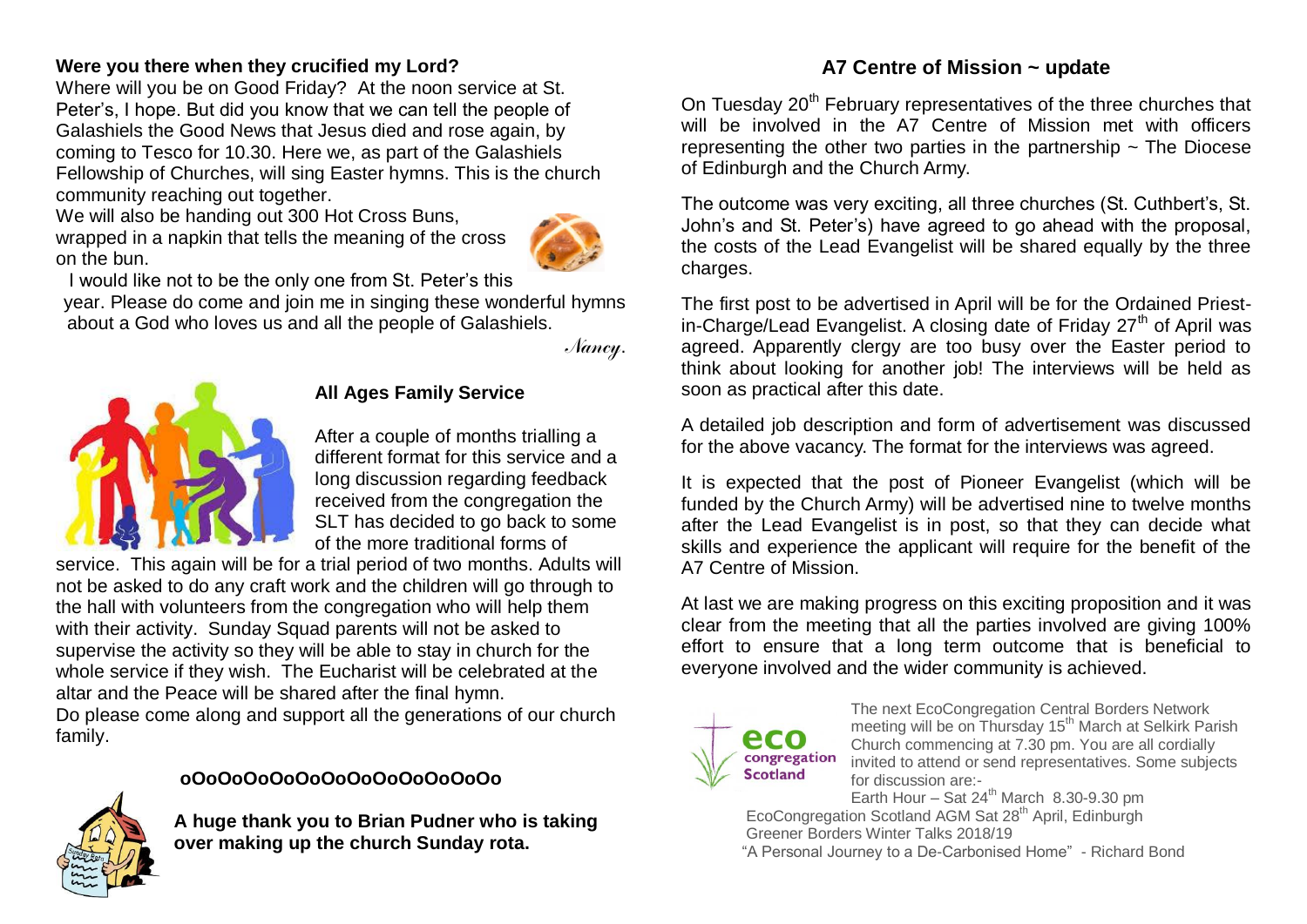

Bangladesh sunset

I include a report from the February issue of the Mission to Seafarers Flying Angel News Magazine:-

*In October 2017, the Mission's Revd Tim Tunley supported crew from the Migrant Offshore Aid Station (MOAS) aboard the MY Phoenix, as they delivered aid to Rohingya refugees in Bangladesh who were fleeing persecution in Myanmar. Tim's primary purpose aboard the vessel was to support the spiritual and mental wellbeing of the 12-strong crew.*

*Prior to their work in South East Asia, the crew on the 40m vessel had been working to rescue those making the treacherous trip across the Mediterranean Sea, in 2017 alone the MY Phoenix rescued or assisted 7,286 people, "90% of their rescue missions had been without fatality," explains Tim. "They spoke passionately about those they had lost."*

*Like all our Port Chaplains, Tim received extensive training in crisis counselling, and was on hand to help the crew process their experiences and stay focused for the task ahead. "What I saw was incredible practical humanity and I came away with tremendous admiration for these men and all the seafarers we work with," he says. Tim is now back in Scotland where the experience has given him greater insight to support the seafarers he encounters.*

# **SUPPORTING THE RESCUERS**

### Day one 25/09/17

After a long and not very eventful flight I was met by the agent at Colombo airport. He joined me some of the way to Galle and the taxi driver got lost a few times after that. Which I am told in Sri Lanka is not at all unusual. After much paper work ashore we went to the dock in Galle and I tried to explain what I was going to be doing on board to a man in brown uniform with what looked like a Victorian



Approaching MY Phoenix in the rib Went to sleep for a bit as I was completely disorientated by jet lag and lack of sleep. I was woken by the Master banging on my door needing my passport for immigration. Not long after that we went to sea. I then discovered lunch was so good it was time to see it again as the cook and I were both very seasick. The ship has

hunting gun over one shoulder. Got to the vessel and was met by the Captain really nice guy and was shown over the vessel and then a room and a shower. Never has a shower been so nice. The 40 tonnes of supplies arrived mostly fat, sugar and flour stuffs. That is when I took the attached pictures. Fresh ships supplies arrived and we loaded those. One thing you can say about Sri Lanka is that it is a hot place to load supplies. We had lunch together which was great once of the best lentil soups I have ever had.



some very effective seasickness pills.